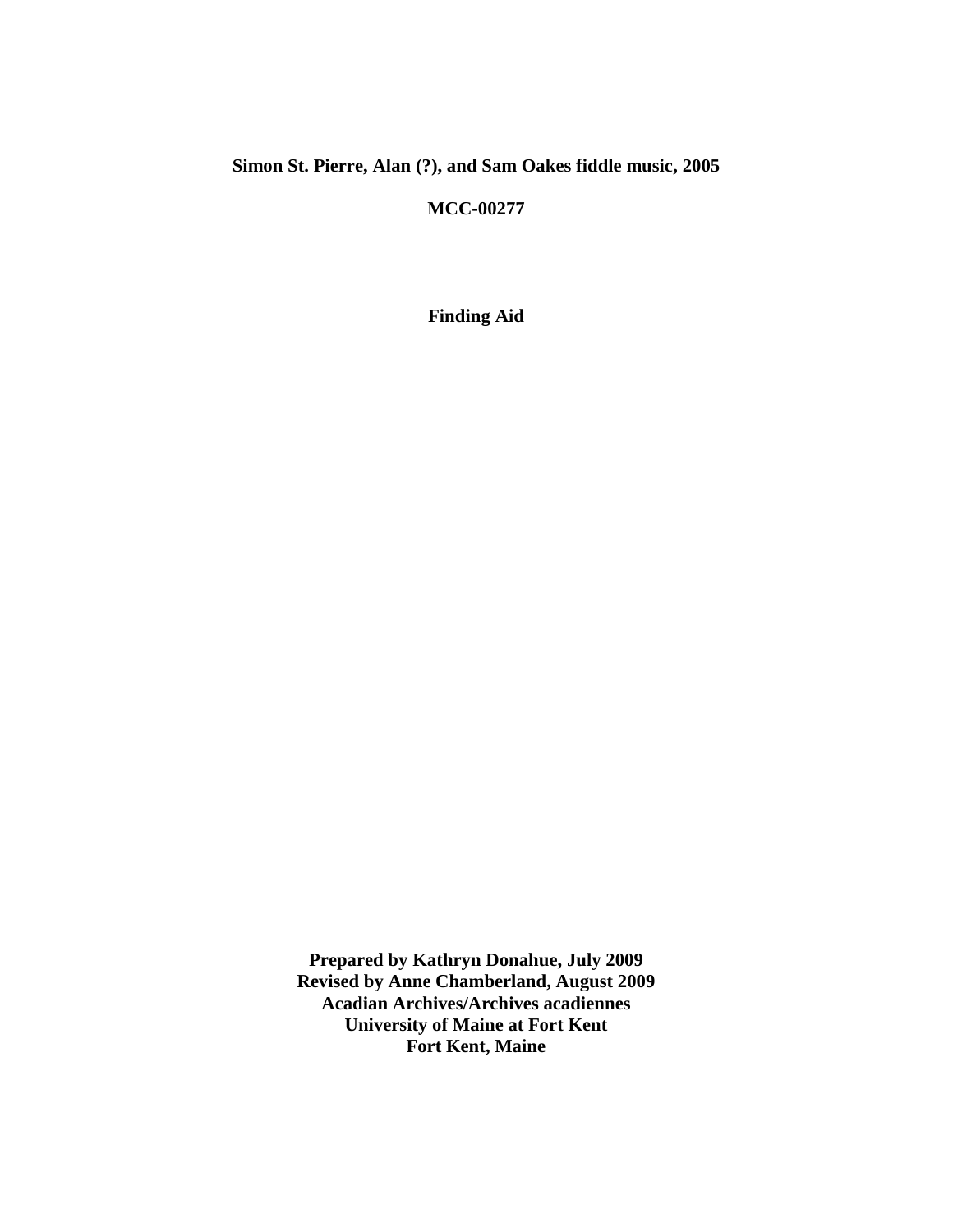*Title:* Simon St. Pierre, Alan (?), and Sam Oakes fiddle music

*Creator/Collector:* Carlson, Shirlee Connors

*Collection number:* MCC-00277 Shelf list number: AA-277, AJ-277

*Dates:* 2005

*Extent:* 1 audiocassette (.10 cubic feet)

*Provenance:* Unknown.

*Language:* English.

*Conservation notes:* None.

*Access restrictions:* No restrictions on access.

*Physical restrictions:* None.

*Technical restrictions:* An audiocassette player is required to access this collection.

*Copyright:* Copyright has not been assigned to the Acadian Archives/Archives acadiennes. All requests for permission to publish or quote from manuscripts must be submitted in writing to the Acadian Archives/Archives acadiennes

*Citation:* Simon St. Pierre, Alan (?), and Sam Oakes fiddle music, MCC-00277, Acadian Archives/Archives acadiennes, University of Maine at Fort Kent

*Separated materials:* Not applicable.

*Related materials:* Not applicable.

*Location of originals:* Not applicable.

*Location of copies:* Not applicable.

*Published in:* Not applicable.

*Biographical information:*

No biographical information is available.

## *Scope and content:*

This collection consists of a recording by Shirlee Connors Carlson of Simons St. Pierre playing the fiddle, his son-in-law Alan playing the banjo, and Sam Oakes playing the